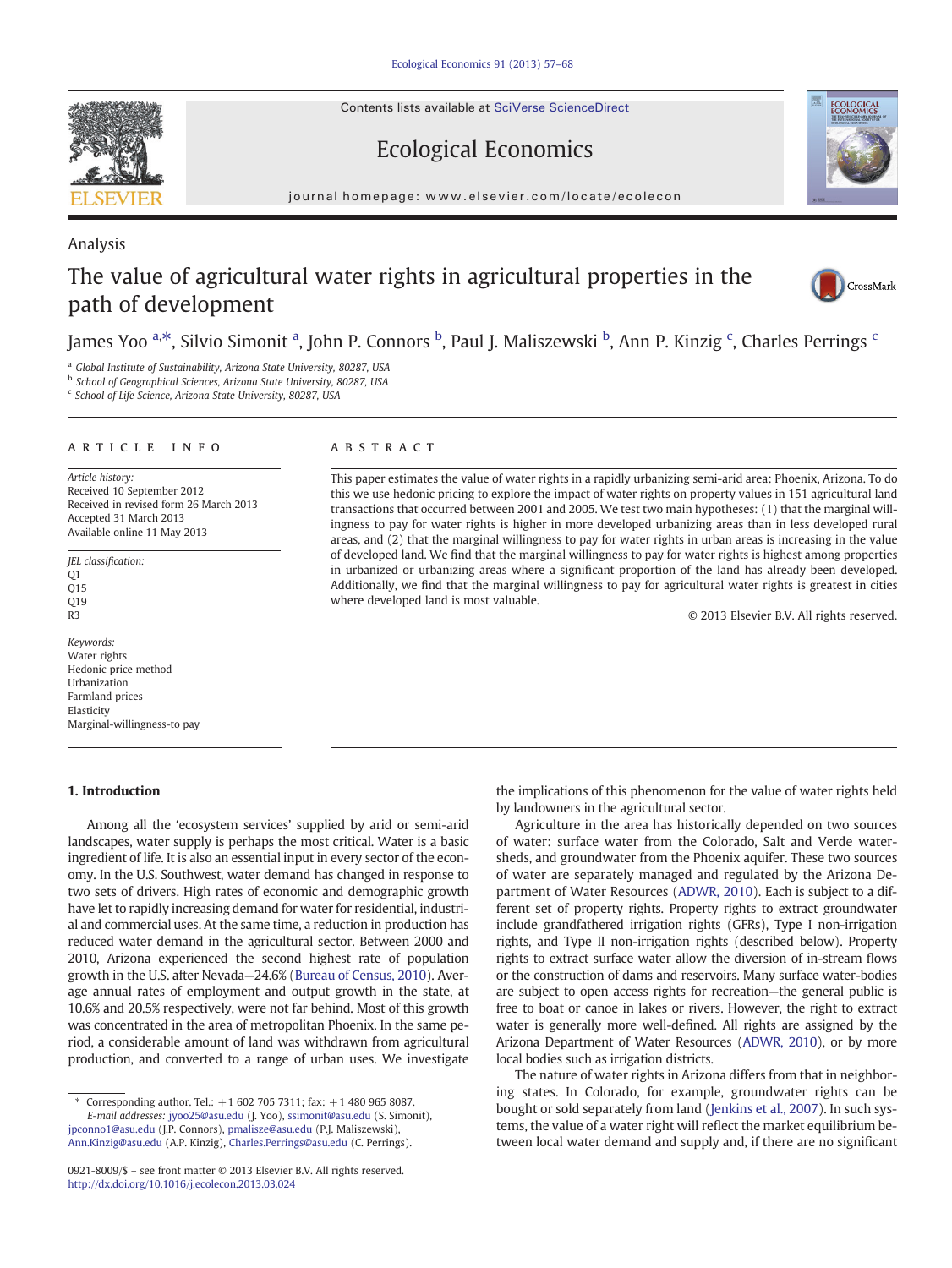externalities, will lead to an efficient allocation [\(Petrie and Taylor,](#page-10-0) [2007\)](#page-10-0). In Arizona, however, water rights for agricultural uses are appurtenant to the land (they are transferred with the land when it is bought or sold). The result is that a distinct market for groundwater rights has not yet established in the state. The lack of a well-functioning water rights market creates two related problems. One is the difficulty of reallocating water rights based through the market. The other is the absence of price signals of the scarcity of water-rights [\(Faux and Perry, 1999\)](#page-10-0).

The lack of a price signal for water rights makes it difficult to compare the value of water in areas with different levels of development (e.g. urban versus rural uses) [\(Brookshire et al., 2004\)](#page-10-0). Yet understanding the marginal value of groundwater water rights in Arizona is critical to the efficiency of water allocation. In this paper we estimate the marginal willingness to pay (MWTP), and the elasticity of marginal willingness to pay, for grandfathered irrigation rights  $(including Type I water rights<sup>1</sup>)$  in agricultural areas affected by urban expansion. Most existing studies ([Brookshire et al., 2004;](#page-10-0) [Butsic and Netusil, 2007; Crouter, 1987; Faux and Perry, 1999;](#page-10-0) [Jenkins et al., 2007; Petrie and Taylor, 2007\)](#page-10-0) explore the value of irrigation rights in general, but not the difference in the value of rights in urban and rural areas experiencing different levels of development.

We test two hypotheses:

- 1) that the marginal willingness to pay for water rights should be higher in more developed urban (and urbanizing) areas than in less developed rural areas; and
- 2) that the marginal willingness to pay for water rights in urbanizing areas should be increasing in the potential for future development.

Implicit in these hypotheses is the assumption that marginal willingness to pay for water rights depends on the spatial location of agricultural properties with respect to urban growth nodes. Also implicit is the assumption that the value of irrigation rights appurtenant to land is derived from their value to land developers. The latter assumption directly reflects the legal water regime.

In 1980, Arizona established five active management areas  $(AMAs)^2$ to protect and conserve groundwater supply. Within these AMAs, residential/commercial developers are required to demonstrate an "assured water supply". If developers acquire property with groundwater rights they are entitled to extinguish the groundwater right, and convert it to meet water demand for municipal or commercial purpose. Under the assured water supply (AWS) rules, developers of new subdivisions must either obtain a Certificate of Assured Water from ADWR or be served by a water provider with an ADWR-issued AWS designation [\(Eden and](#page-10-0) [Megdal, 2010](#page-10-0)). In order to acquire a certificate, developers are required to demonstrate that they have access to a water supply that is expected to be physically, legally, and continuously available for the next 100 years. One way that developers are able to obtain a Certificate of AWS is by extinguishing a grandfathered or Type I water right. Once they extinguish a grandfathered right, water providers or developers are then able to utilize that amount of groundwater for their own purposes.

The groundwater credit obtained through this process allows water to be separated from land, and to be traded in the water permits market. The credit holder can then pump water anywhere within the AMAs for industrial, commercial or residential use [\(Eden et al., 2008\)](#page-10-0). For this reason groundwater rights (including Type I water rights) can be very valuable to both farmers and residential/commercial developers.<sup>3</sup> Since the value of groundwater for residential/commercial use is typically higher than for agricultural use [\(Brookshire et al., 2004](#page-10-0)), the value of groundwater rights on agricultural property located in urbanizing areas is expected to be higher than on agricultural property located in rural areas.

It follows from this that the implicit price of water rights may vary both because of variation in the highest valued use of water (captured in the market), and because of the location of the appurtenant land. In other words, the bundled nature of land and water rights is likely to create significant spatial heterogeneity in the implicit prices of water rights that would not exist if water rights were freely transferable within the connected aquifer. To measure this we estimate a single hedonic price function in which the percentage of developed/undeveloped land, city dummy variables, and water rights are allowed to interact.

# 2. Agricultural Water Rights Within the Phoenix AMA

### 2.1. Active Management Areas (AMAs)

The four active management areas authorized under the 1980 Groundwater Code in Arizona are the Phoenix, Pinal, Prescott, and Tucson AMAs [\(ADWR, 2012](#page-10-0)). In 1994, the Santa Cruz AMA, which was previously the southeast portion of the Tucson AMA, became a 5th AMA.

[Fig. 1](#page-2-0) shows the location of AMAs within the state of Arizona. These 5 AMAs include the main urban areas in the state, in all of which groundwater has at various times been pumped at rates greater than the natural recharge rate. When groundwater pumping rates exceed the natural recharge rate, an aquifer is said to experience "overdraft". Effects of this include changes in the quantity and quality of water in the aquifer, land subsidence above the aquifer, and resulting damage to infrastructures, including oil or water pipelines, roads, railways and canals, and buildings.

For these reasons, groundwater use within the AMAs is subject to more strict and detailed regulation than groundwater outside the AMAs. Within the AMAs, the expansion of irrigated lands is prohibited, and a management plan sets the maximum annual groundwater allotment for irrigation rights [\(ADWR, 2012](#page-10-0)). This is calculated by multiplying the irrigation water duty by the farm area. The irrigation water duty is the annual amount of water, in acre-feet, required to produce the crops historically grown during the period 1975 to 1980, divided by an assigned irrigation efficiency. Irrigation efficiency is a measure of the overall effectiveness of water application during a crop season. It is a function of evaporation loss, soil intake rate, water application rate, crop type, and irrigation water management practices [\(ADWR,](#page-10-0) [2012\)](#page-10-0). To comply with the AMA management plans, irrigation efficiencies are required to improve over time. In other words, the volume of agricultural water demand is required to decrease over time, even if there is no change in land use. While farmers are entitled to switch from less water-intensive to more water-intensive crops such as alfalfa, vegetables, and rice, they are legally bound by the amount of groundwater extraction specified in the groundwater right, which is regulated by AMA's management plan. The net effect has been a decrease in agricultural demand for water over time.

#### 2.2. Water Uses and Agriculture in AMAs

Rapid urbanization within the AMAs has resulted in a decrease in land committed to agriculture. Nevertheless, the agricultural sector is still the largest single source of water demand within the AMAs—approximately 2.2 million acre-feet of water or 58% of average annual water consumption in the state of Arizona between 2001 and  $2005<sup>4</sup>$  Among AMAs, the Phoenix AMA is the most populous—accounting for around 75% of all residents in the state. [Fig. 2](#page-3-0) shows land use in Arizona, the Phoenix AMA being represented by black boundary. It indicates that the Phoenix AMA is also the most heavily developed (shown in dark gray).

 $^{\rm 1}$  Type I water rights comprise non-irrigation groundwater rights (see more detail in [Section 2.3\)](#page-2-0).

<sup>2</sup> Details on AMAs are discussed in Section 2.

<sup>&</sup>lt;sup>3</sup> There is also another type of groundwater right: the Type II water right. Type II water rights can only be used for non-irrigation purpose such as industry, livestock watering, and golf courses. Type II rights are the most flexible water rights because they are sold separately from the land with ADWR approval. These were not, however, included in our analysis.

<sup>4</sup> All water demand statistics presented here are based on the period of 2001 to 2005 reported in the Arizona Water Atlas Vol. 8 [\(ADWR, 2012](#page-10-0)).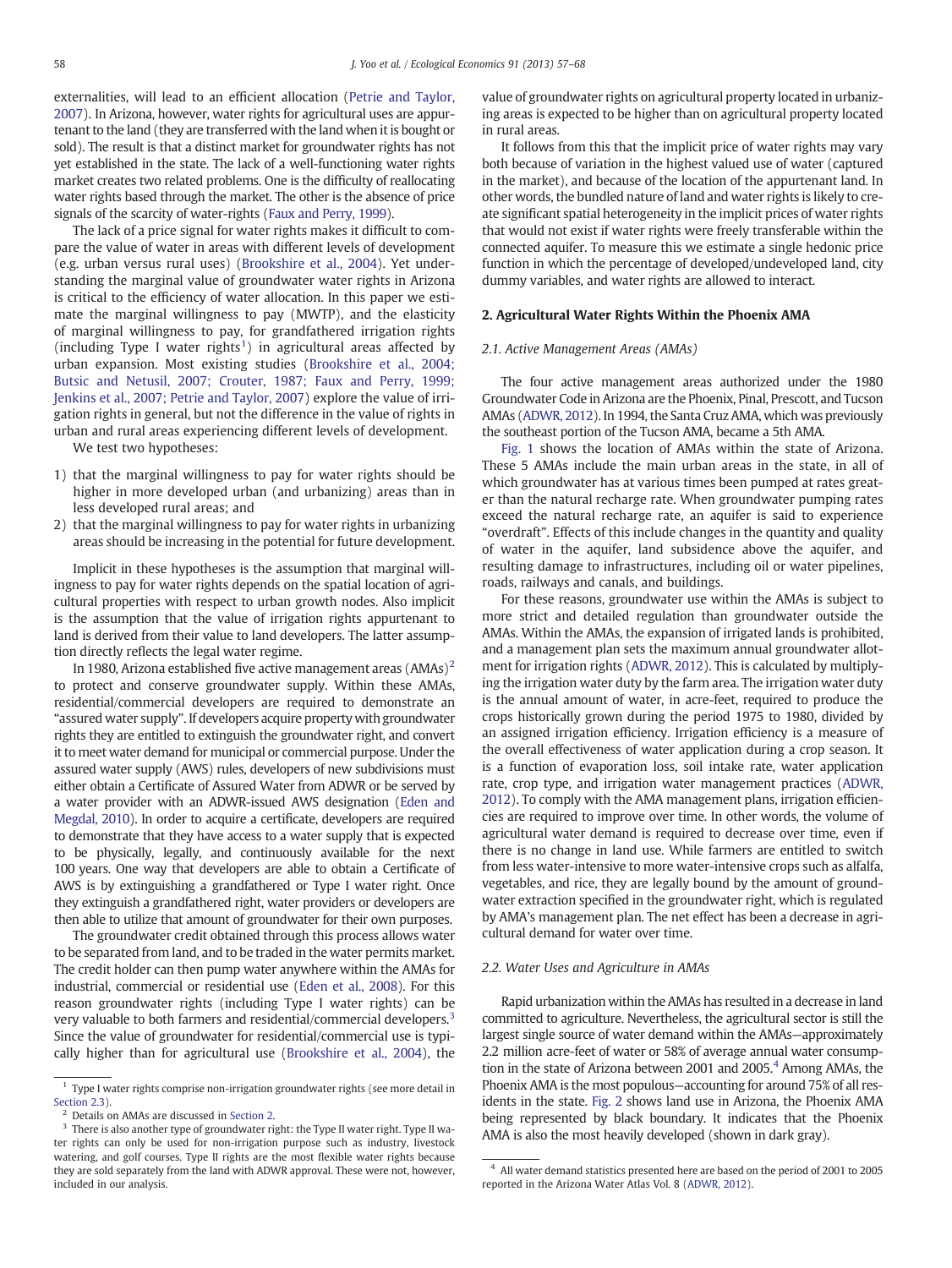<span id="page-2-0"></span>

Fig. 1. Spatial location of AMAs in Arizona (created by the authors in GIS).

Paradoxically, the Phoenix AMA also had the largest annual average agricultural demand for water at 1.1 million acre-feet (47% of the total Phoenix AMA demand). Agricultural water demand in the Phoenix AMA is met mostly from groundwater sources (41%). Surface water from the Salt, Verde and Colorado is the second most important source (28%), followed by CAP (Central Arizona Project) (28%), and effluent (3%). To get a sense of the source of agricultural water demand, note that in 2007, 55% of farms in Maricopa County (the location of the Phoenix AMA) were devoted to crop production, and 31% were devoted to livestock. Major crops included forage (90,063 acres), cotton (26,234 acres), vegetables (17,472 acres), wheat (16,386 acres), and barley (14,374 acres). The dominant livestock species were cattle and calves (167,262 acres), followed by bees (17,552 acres), horses and ponies (11,769 acres) [\(Census of Agriculture, 2007\)](#page-10-0).

# 2.3. Water Rights in AMAs

We have already noted that the two main sources of agricultural water  $-$  ground and surface water<sup>5</sup>  $-$  are regulated separately. Surface water refers to waters from all sources, flowing in streams, canyons, ravines or other natural channels, or in definite underground channels, whether perennial or intermittent, floodwaters, wastewaters, or surplus water, and lakes, ponds and springs on the surface (Arizona Revised Statues 45-101). The use of surface water is governed by the doctrine of prior appropriation: "first in time, first in right." This means that the person who first puts the water to a beneficial use  $6$  obtains a right that has priority over later appropriators of the water. Prior to 1919 surface water rights could be acquired simply by putting water to beneficial use, and then posting a notice of appropriation. In June, 1919, the public water code, also known as the Arizona surface water code, was enacted. This law required a person to apply for and acquire a permit in order to appropriate surface water. In general, surface water rights  $-$  like groundwater right  $-$  are appurtenant to the land. However, there are cases where a water right has been severed and transferred to a different location. In such cases, a person must obtain the approval of an irrigation district or water user's association if water is used within their boundary.

Groundwater rights are governed by the groundwater code within the AMAs, and by 'reasonable use' outside the AMAs, and are conferred based on irrigation history. As with surface water rights, most groundwater rights are appurtenant to the land. Of the three main types of  $\frac{1}{5}$  There are three different types of surface water rights: (a) in-stream flow surface groundwater rights within the AMAs (GFRs, Type I and Type II), a

water rights, (b) stock-pond surface water rights, and (c) reservoir surface water rights. An in-stream flow right is a surface water right that remains in-situ or "instream". This water is not physically diverted for consumptive uses. The right aims to maintain the flow of water in-stream in order to preserve wild habitat for fisheries or recreation. Water rights for stock-ponds are required of people who own stockponds constructed between June 12, 1919 and August 27, 1977. Landowners with stockponds constructed before June 12, 1919 are entitled to divert water from the pond without a stockpond right. The reservoir permit allows a person to construct a reservoir and divert public surface water in the state unless one of the following applies: (a) the water is from the main stem of the Colorado river, (b) the person or the person's ancestor lawfully appropriated the surface water before June 12, 1919, or (c) the water is stored in a stockpond constructed between June 12, 1919 and August 27, 1977.

Beneficial use includes domestic use, stock-watering, mining, hydropower, municipal use, recreation, fish and wildlife (instream flow), irrigation, etc. All the beneficial uses mentioned here except instream flow are associated with water consumption or diversion of water out of stream. Instream flow that is not physically diverted or consumptively used includes flows necessary to protect and preserve recreation and wildlife habitat. In Arizona, it was recognized in 1983 when the Arizona Department of Water Resources (ADWR) approved instream flow permits and defined an instream flow right as a surface water right that remains "in-situ" or "instream". Later in February of 1991, the governor of Arizona, Rose Mofford, enacted Executive Order No. 91-6 stating "The state of Arizona shall encourage the preservation, maintenance, and restoration of instream flows throughout the state".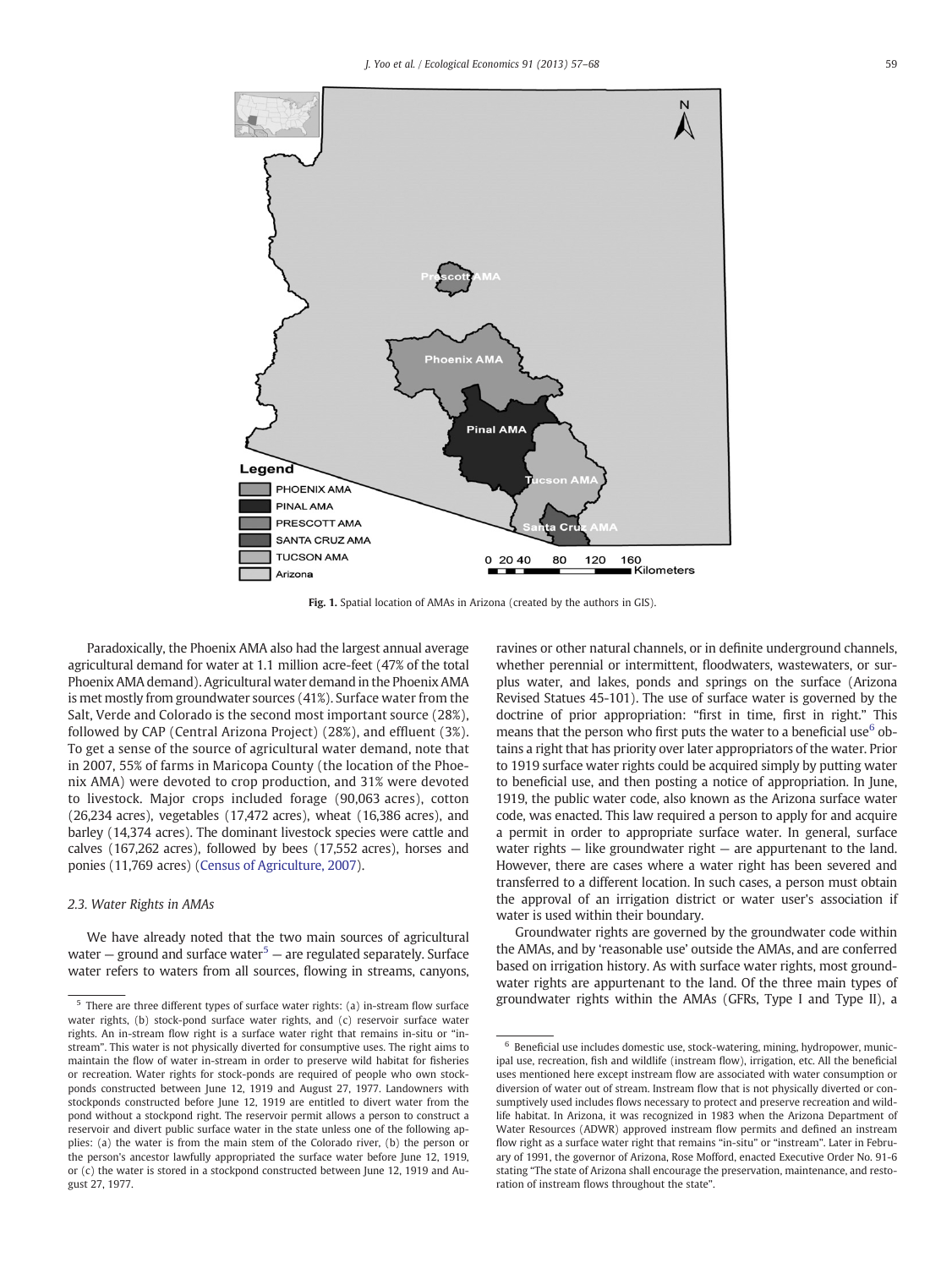<span id="page-3-0"></span>

Fig. 2. Land use in Arizona. Source: 2006 NLCD Land Cover Map.

landowner may acquire a grandfathered right when he or she buys a property that was irrigated<sup>7</sup> with groundwater between 1975 and 1980. This right is permanent, but is extinguished on change of land use (development). It specifies how much groundwater may be withdrawn for irrigation within a property in terms of volume (maximum annual acre-feet of water). Farmers with GFRs can only extract groundwater for irrigation purpose. Type I rights, by contrast, are associated with land permanently retired from farming and converted to a non-irrigation use such as building a new industrial plant, livestock feeding, and dairy. Like GFRs, Type I water rights are, in general, conveyed only with the property. Type II water rights, like Type I water rights, can only serve non-irrigation purpose such as industry, livestock watering, and golf courses. The main difference between Type I and Type II is that Type II water rights are more flexible because they are sold separately from the land with ADWR approval. Type II water rights are not included in this study because they are not attached to the land, and are therefore never bundled with the sale of land.

# 3. Previous Research on the Value of Appurtenant Water Rights

Hedonic pricing methods have been used to estimate the value of non-marketed environmental attributes in many circumstances. Attributes valued in this way include: open space [\(Abbott and Klaiber,](#page-10-0) [2011; Goeghegan, 2002; Goeghegan et al., 2003; Irwin, 2002; Irwin](#page-10-0) [and Bockstael, 2001; Ready and Abdalla, 2005; Sander and Polasky,](#page-10-0) [2009; Shultz and King, 2001; Weicher and Zerbst, 1973](#page-10-0)), air quality [\(Kim et al., 2003, 2010; Zabel and Kiel, 2000\)](#page-10-0), landfill [\(Hite et al., 2001;](#page-10-0) [Lim and Missios, 2003; Ready, 2010\)](#page-10-0) and noise pollution ([Dekkers and](#page-10-0) [Van der Straaten, 2009; Nelson, 2004](#page-10-0)). The characteristic of all such studies is the use of property transactions in well functioning real estate markets to infer the value of some environmental attribute. A limited number of studies have applied hedonic methods to investigate the value of water or water rights in agricultural land transactions ([Butsic](#page-10-0) [and Netusil, 2007; Crouter, 1987; Faux and Perry, 1999; Jenkins et al.,](#page-10-0) [2007; Petrie and Taylor, 2007](#page-10-0)).

Most of these studies have found that water rights do affect land prices. [Table 1](#page-4-0) presents an overview of studies that estimate the value of water rights using this method. One study by [Crouter](#page-10-0) [\(1987\)](#page-10-0) examined the relationship between irrigation water and farmland prices using 57 farm sales in Colorado and found no significant effect of irrigation water. All other studies, however, have found a significant positive correlation between water rights and land prices. [Faux and Perry \(1999\)](#page-10-0), using 225 farmland sales in Malheur County, Oregon, for example, found values of irrigation water ranging from \$9 to \$44 per acre-foot per annum, depending on land class. [Torell](#page-11-0) [et al. \(1990\)](#page-11-0) estimated separate hedonic functions for dry land and for irrigated land. While they found that the price differential between those two types of land had diminished over time, they also found that the water value component of irrigated farms accounted for 30%–60% of farmland sale prices. [Butsic and Netusil](#page-10-0) [\(2007\)](#page-10-0) estimated the value per acre-foot of irrigation water, using 113 farmland transactions for 2000 and 2001 in Douglas County, Oregon. They found that a property with an irrigation water right sold for 26% to 30% more than a property without a water right. They also estimated the value of leasing water using a range of discount rates and leasing periods and found that a farmer would be willing to accept \$5.22 to \$26.1 for a 1-year lease of an acre-foot of water depending on the discount rate used.

Findings elsewhere have been similar. For example, [Petrie and](#page-10-0) [Taylor \(2007\)](#page-10-0) investigated the value of water rights in the eastern United States, focusing on the impact of a policy change called the "agricultural irrigation permits moratorium". Using 324 farmland sales in the state of Georgia, they found the value of water rights

 $7$  Under the Groundwater code, "irrigate" means to apply water to 2 or more acres of land to produce crops for sale or human consumption or as feed for livestock.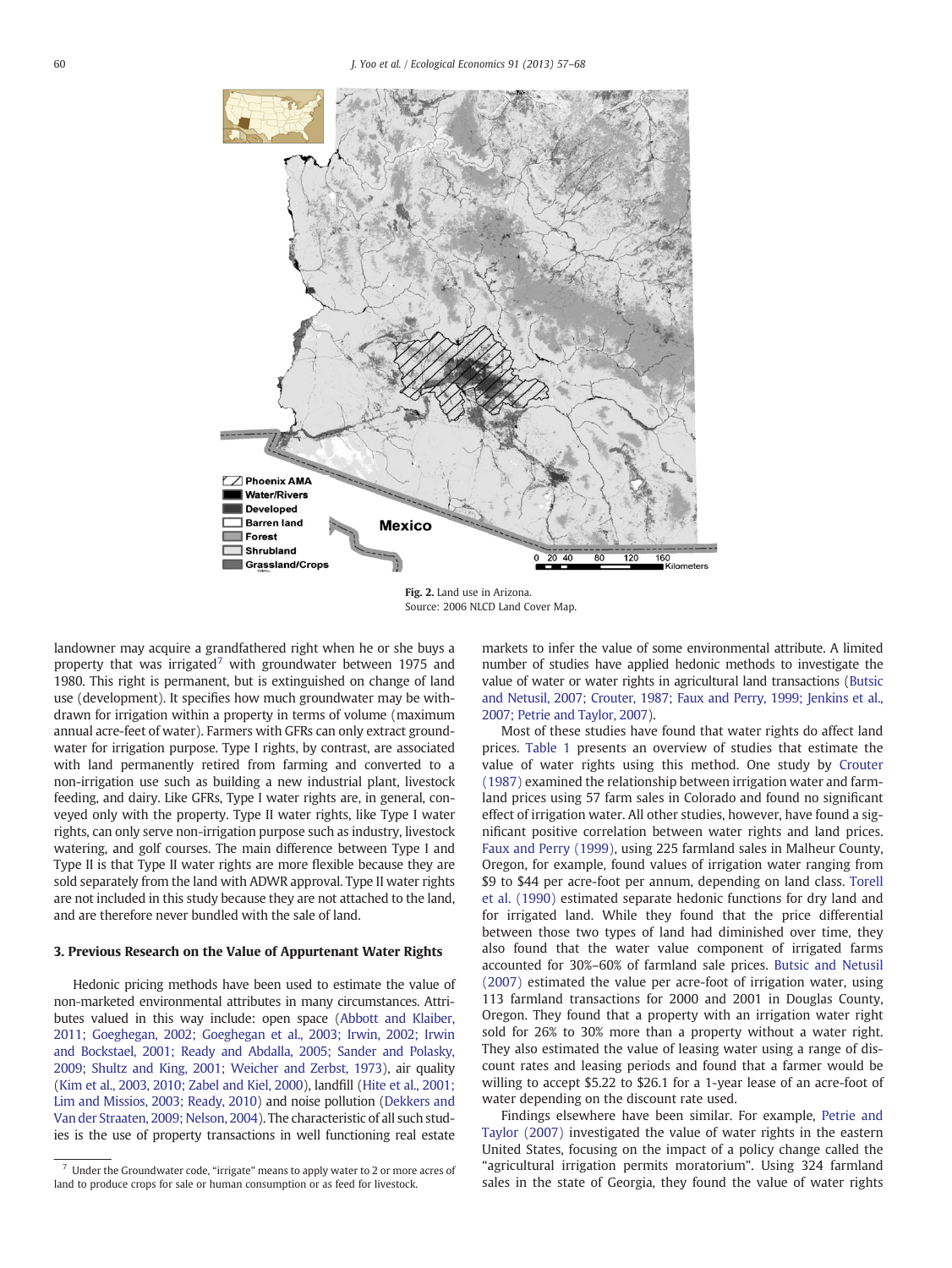#### <span id="page-4-0"></span>Table 1

Overview of previous studies on the valuation of water rights.

|                                     | Dependent variable                                                 | Main explanatory variables                                                                                                                                                      | Study area (study year)                                                                      | Number of observation Functional form<br>(adjusted R square)    |                             | Main findings                                                                                                                                           |
|-------------------------------------|--------------------------------------------------------------------|---------------------------------------------------------------------------------------------------------------------------------------------------------------------------------|----------------------------------------------------------------------------------------------|-----------------------------------------------------------------|-----------------------------|---------------------------------------------------------------------------------------------------------------------------------------------------------|
| <b>Crouter (1987)</b>               | Farmland price/acre                                                | W: Average acre-feet of<br>water delivered to the parcel<br>O: Dummy for the presence<br>of irrigation well                                                                     | Weld County, Colorado<br>(1970)                                                              | 53(0.71)                                                        | $Box-Cox$<br>transformation | There is no significant effect of<br>irrigation water on farmland price.<br>Land and water variables are not<br>separable.                              |
| <b>Torell et al (1990)</b>          | Dryland farmland<br>price/acre<br>Irrigated farmland<br>price/acre | Yield: Amount of water that<br>would flow by gravity from a<br>cubic foot of bedrock<br>Water: Depth of water<br>available for pumping                                          | Five US states:<br>New Mexico,<br>Oklahoma, Colorado,<br>Kansas, Nebraska<br>$(1979 - 1986)$ | Dryland model: 6311<br>(0.61)<br>Irrigated model: 985<br>(0.74) | Linear                      | The water value component of<br>irrigated farms comprises<br>approximately 30%-60%<br>of farmland sale prices.                                          |
| Faux and Perry<br>(1999)            | Farmland price/acre                                                | Land class (irrigated or<br>non-irrigated)<br>Soil quality                                                                                                                      | Malheur County,<br>Oregon<br>$(1991 - 1995)$                                                 | 225(0.92)                                                       | Box-Cox<br>transformation   | Values of irrigation water ranging<br>from \$9 to \$44 per acre-foot per<br>annum, depending on land class                                              |
| <b>Butsic and Netusil</b><br>(2007) | Log of farmland<br>price/acre                                      | Water (1 if property has a<br>water right, otherwise, 0)                                                                                                                        | Douglas County, Oregon<br>$(2000 - 2001)$                                                    | 113 (0.88)                                                      | Semi-log                    | A property with an irrigation<br>water right sold for 26% to 30%<br>more than a property without a<br>water right                                       |
| Petrie and Taylor<br>(2007)         | Log of farmland price                                              | Permit <sub>pre</sub> : 1 if property has<br>an irrigation right before<br>moratorium<br>Permit $_{\text{post}}$ : 1 if property has<br>an irrigation right after<br>moratorium | Dooly County, Georgia<br>$(1993 - 2003)$                                                     | 324 (not reported)                                              | Semi-log                    | Irrigation water permits increase<br>in agricultural land value by<br>approximately 30% once access to<br>permits is restricted<br>(permit moratorium). |

to be capitalized into farmland prices post-moratorium. However, none of these studies explored the relationship between the value of agricultural water and potential urban development. Our study fills this gap by estimating the value of water rights in areas with different development potentials.

#### 4. Methodology

#### 4.1. Hedonic Price Model

We used the hedonic price method, a revealed preference method for non-market valuation originally introduced by [Rosen \(1974\)](#page-11-0), to explore the impact of water rights on property values. Agricultural land is considered to have a set of *n* characteristics,  $z_1$ ,  $z_2$ , ...  $z_n$ , each of which potentially influences property prices [\(Palmquist, 1989](#page-10-0)). Hedonic price functions for agricultural properties are typically estimated by regressing the natural log of farmland prices on farmland characteristics, neighborhood land use characteristics, and locational characteristics. Formally, the specification of this semi-log hedonic model is expressed as follows:

$$
ln P = b_0 + \sum b_k L_k + \sum b_l D_l + \varepsilon \tag{1}
$$

where P is a vector of farmland prices per acre;  $L_k$  is a matrix of land characteristics including land size, slope, neighborhood land use characteristics, and appurtenant water rights;  $D_l$  is matrix of location characteristics such as the distance to the nearest highway or employment center;  $b_0$ ,  $b_k$ , and  $b_l$  are estimated parameters associated with the constant in the model, land use and location characteristics; and ε represents unobserved errors.

#### 4.2. Data

The database was constructed from multiple sources. First, information on property prices, the size of farms (acres), and the year of sale, and property use code were collected from the Maricopa County<sup>8</sup> Assessor. In order to match the period of the third groundwater management plan (2000 to 2010), and to avoid the most dramatic part of the housing boom and recession years, we restricted our attention to sales between 2001 and 2005. This also makes the situation simpler since the annual groundwater allotment for each groundwater right is constant within a management plan phase, but increases between management plans. The property use code (PUC) of Maricopa County Assessor allowed us to classify parcels by type of land management. Originally, the database had 8 types of land management: crop field, mature crop field, mature citrus field, high density agriculture, jojoba, ranches, pasture, and fallow land. Of these, crop and livestock production accounted for more than 95% of farms. During preliminary analysis, we found that grandfathered irrigation rights (including Type I rights) were important in crop farms but not in ranches. This is for three reasons. First, ranch properties do not require irrigation water to serve their needs beyond Type I non-irrigation rights. $9$  Second, there are few ranches with irrigation and Type I water rights for the period, which makes it hard to tease out the impact of such water rights. Third, crop farms are the dominant type of agriculture in Maricopa County ([Census of Agriculture, 2007\)](#page-10-0). Hence, we restricted our attention only to arable properties. The distribution of agricultural property<sup>10</sup> transactions is shown in [Fig. 3](#page-6-0).

To simplify land classification, we combined crop fields, mature citrus, high-density agriculture, and jojoba, into the category of crop farms. This yielded 1665 observations. We found, however, that in a large number of cases buyers bought a bundle of properties at the same price in the same year, $11$  that those properties were contiguous to each other, and that they had very similar characteristics. Treating bundled properties of this kind as many single transactions would pose a serious problem, because it would break the link between parcel's characteristics and its transacted prices in the hedonic model. As a result, all bundled transactions were aggregated. After further excluding other non-arm's length and erroneous transactions, we ended up with 151 cropland sales for analysis. [Table 2](#page-6-0) shows the

<sup>&</sup>lt;sup>8</sup> The Phoenix AMA planning area includes two counties: Maricopa and Pinal County, but Pinal County geographically comprises only 15% of the Phoenix AMA. Maricopa County is representative of the Phoenix AMA since it accounts for 85% of the Phoenix AMA in terms of geographical coverage. Hence, the geographical boundary of the dataset we collected is accordingly confined to Maricopa County.

 $^9\,$  In the case where ranchers have a mixed crop–livestock farming, access to groundwater for irrigation might play an important role; however, the information on mixed land management was not available.

 $10$  Parcels included in this study are large farms that do not contain residence.

<sup>&</sup>lt;sup>11</sup> 159 buyers (mostly agricultural companies) purchased multiple properties, of those 13 buyers purchased more than 10 properties at the same prices in the same year.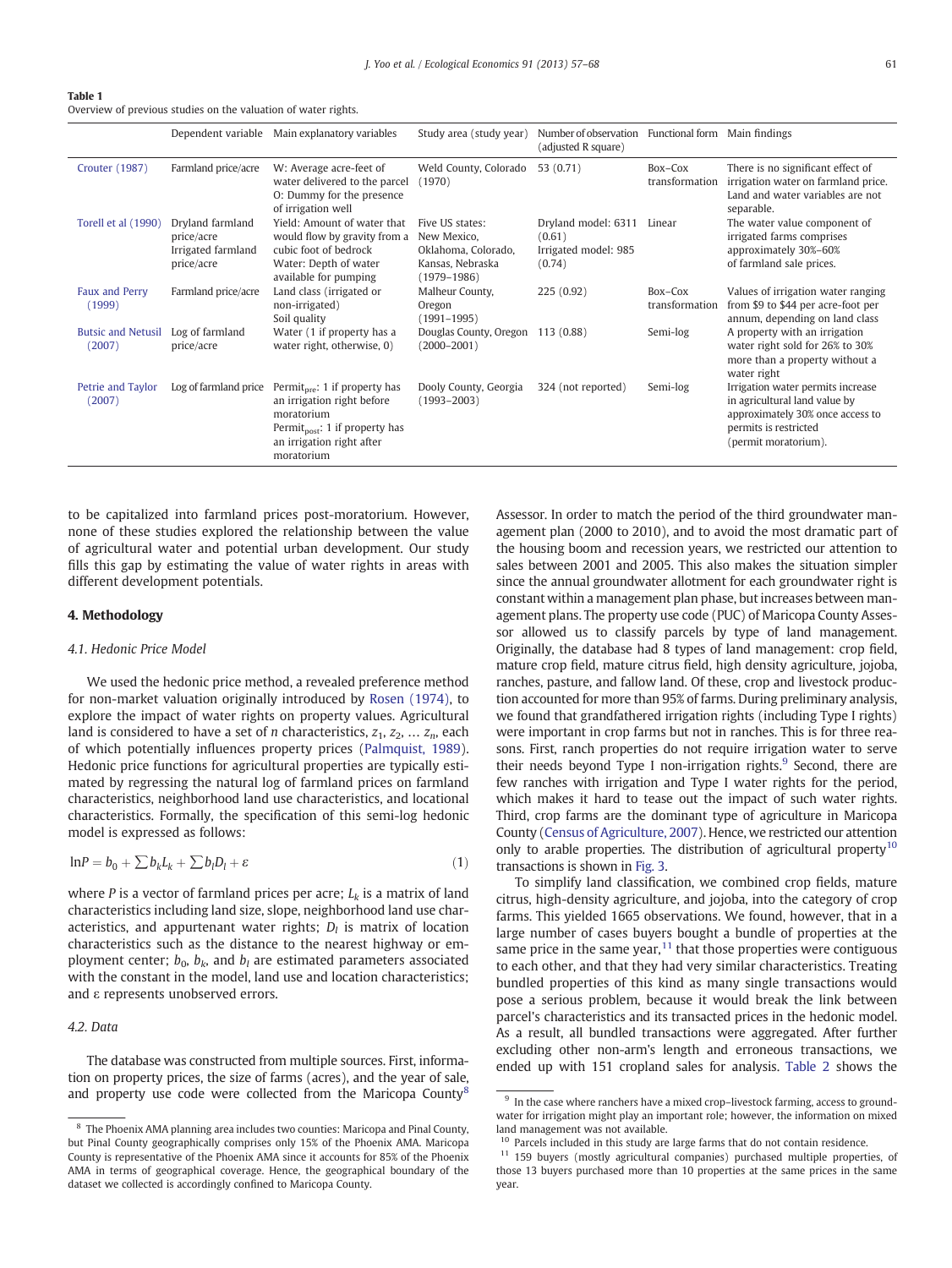steps involved in arriving at the 151 observations used for analysis. The sale price was deflated to 2001 constant prices using the Case–Shiller home price index for the Phoenix market.

The USGS Digital Elevation Model for Maricopa County was used to calculate mean slope, in degrees, for each property. This variable was included to capture the impact of land characteristics that might potentially influence the price of agricultural lands. Location was represented by the log of the Euclidean distance of each property to the nearest major highway. Initially we had calculated travel time over the road network but this proved to be insignificant.

Water rights<sup>12</sup> information was acquired from the ADWR GIS data center. The original shape file contains information both on Type I and grandfathered rights, with the acreage of property attached to each water right. Information on the amount of water involved was manually collected from imaged records managed by ADWR. Finally, year dummy variables for 4 years (2002–2005) were included to capture temporal variation in property prices beyond the appreciation in land values already captured by the Case–Shiller deflation.

Whether neighboring land was developed, in crops, or in natural vegetation indicates whether transacted farmlands were subject to a development pressure. In order to capture the impact of surrounding land cover, the percentage of developed land (DEV3000) and shrubland (SHRUB3000) within a 3000 m buffer of the boundary of each parcel was calculated using the 2001 and 2006 NLCD land cover maps. Changes in land use that occur over time are recorded in five yearly revisions of the land cover maps. In order to reduce the inaccuracy caused by the lack of availability of individual annual maps, properties that were sold in 2001, 2002, and 2003 were matched with 2001 land cover maps, and those that were sold in 2004 and 2005 were matched with the 2006 land cover map. Sensitivity analysis was conducted with different size buffers and revealed that the coefficients on these variables were robust in terms of magnitude and sign up to 3000 m. We initially included a variety of other neighborhood land use characteristics such as the percentage of surrounding land occupied by crop field, open space, pasture and wetland. However, these variables were dropped from the final models because they were consistently insignificant regardless of variations in buffer size. The percentage of developed land was selected to explore the difference in the value of water rights between developed and undeveloped areas. The percentage of land covered by shrub vegetation was chosen as a proxy variable for the soil quality of agricultural  $land.<sup>13</sup>$ 

Finally, a GIS layer showing the boundary of cities within Maricopa County was obtained from the Institute for Social Science Research at ASU. The file includes more than 20 cities within Maricopa County. However, excluding cities with no observations left us with only 4 major cities: Phoenix, Mesa, Goodyear, and Buckeye. [Table 3](#page-7-0) displays the statistics of population, average farmland price per acre, the amount of water attached to each farm, average farm size, city surface, and population density (ha) by city.

It shows that population density is higher in Phoenix and Mesa than in other cities. In addition, it shows that urban areas have substantially less water associated with each water right than rural areas. Rural areas engage in more water-intensive activities than urban areas. Finally, it shows that there is a noticeable difference in farmland price/acre across cities. Goodyear had the highest farmland price (\$375,561), followed by Mesa (\$286,626), Phoenix (\$127,912), and Buckeye (\$45,096). The average farmland price/acre in rural areas was also significantly lower than farmland prices in all cities except Buckeye.

Higher farmland prices in cities reflect at least two factors. First, agricultural properties in urban areas have a higher probability of being converted to residential or commercial uses than agricultural properties in rural areas. Second, even if the likelihood of conversion was similar between urban and rural areas, land in the urban area would be expected to have a higher value in development due to the existence of cultural amenities and transportation infrastructure, and the availability of public goods like schools and parks. It is not altogether clear why the average farmland price/acre was so much lower in Buckeye than in other cities, although it does correlate with the much lower population density/ha in that city ([Table 3](#page-7-0)). We do not have data on population densities in rural areas within city limits, but it is likely to be similar to that in rural areas.

[Table 4](#page-7-0) reports summary statistics for the selected variables. The price/acre varies between \$3809 and \$3,763,111, indicating significant heterogeneity in property prices. In our dataset, 88.1% (133 sales) of croplands had a groundwater or Type I water right at the time of sale. The annual amount of water attached to each water right varied widely across properties, ranging from 11.53 to 131,010 acre-feet.

# 5. Model Estimation

The selection of the functional form for hedonic price function has been a controversial issue for some time. [Table 5](#page-8-0) presents an overview of functional forms used in previous studies. Economic theory does not provide much guidance for specifying the appropriate functional form for the hedonic price functions ([Faux and Perry, 1999;](#page-10-0) [Palmquist, 1991\)](#page-10-0). Empirically, however, more flexible specifications such as Box–Cox outperform the simpler semi-log model if they include appropriate use of spatial fixed effects [\(Kuminoff et al., 2010](#page-10-0)). Given our relatively small and spatially dispersed sample we were unable to utilize extensive spatial fixed effects. We therefore stayed with the semi-log functional form given its ability to outperform more complex specifications in recovering the marginal implicit price in the presence of model misspecification, and the interpretability of its marginal effects ([Abbott and Klaiber, 2010; Cropper et al.,](#page-10-0) [1988\)](#page-10-0).

Taking care of the omitted variable bias embedded in hedonic price model has also been a controversial issue between spatial econometricians and experimentalists ([Gibbons and Overman, 2012\)](#page-10-0). Spatial econometricians assume that functional forms are known and estimate parameters by using model comparison techniques to select the best performing spatial model. Experimentalists are interested in the causal relationship between outcome and independent variables. However, the small number of observations did not provide us with the flexibility needed to take an experimental approach to deal with the potential for omitted neighborhood variable bias issue. In order to alleviate potential bias associated with omitted spatial variables, we therefore included city dummy variables in our specification.We also investigated whether there was any spatial auto-correlation in prices and unobserved error terms. Moran's I test [\(Moran, 1950](#page-10-0)) and LM tests for spatial autocorrelation in neighboring house prices and residuals were performed using a range $14$  of distance-based row standardized spatial weights matrix and k-nearest spatial weights matrices. The null hypothesis of no spatial autocorrelation in prices could not be rejected consistently with a p-value greater than 0.16 and the null hypothesis of no spatial autocorrelation in unobserved errors could not be rejected consistently with a p-value greater than 0.4, suggesting that the use of spatial econometric techniques may not be necessary. In addition, as shown in [Fig. 3,](#page-6-0)

 $12$  Data for surface water rights were collected from the same source. The geographical boundary for surface water rights was not defined in the shape files, but a point of diversion/use from reservoir or stockpond was provided. We used the existence of points of diversion/use to define dummy variables for surface water rights. However, dummy variable for surface water rights was dropped out of the final model since it was insignificant.

 $^{13}\,$  We estimated the preliminary model with more detailed soil quality variables such as % of silt, sands, and organic matters, but they were dropped out of the final model since they were insignificant in all models.

 $14\,$  5–50 nearest neighbors were used as cut-off neighbors for constructing k-nearest spatial weights matrix, and 3000 m–20,000 m was used as cut-off distances for constructing the row-standardized spatial weights matrix.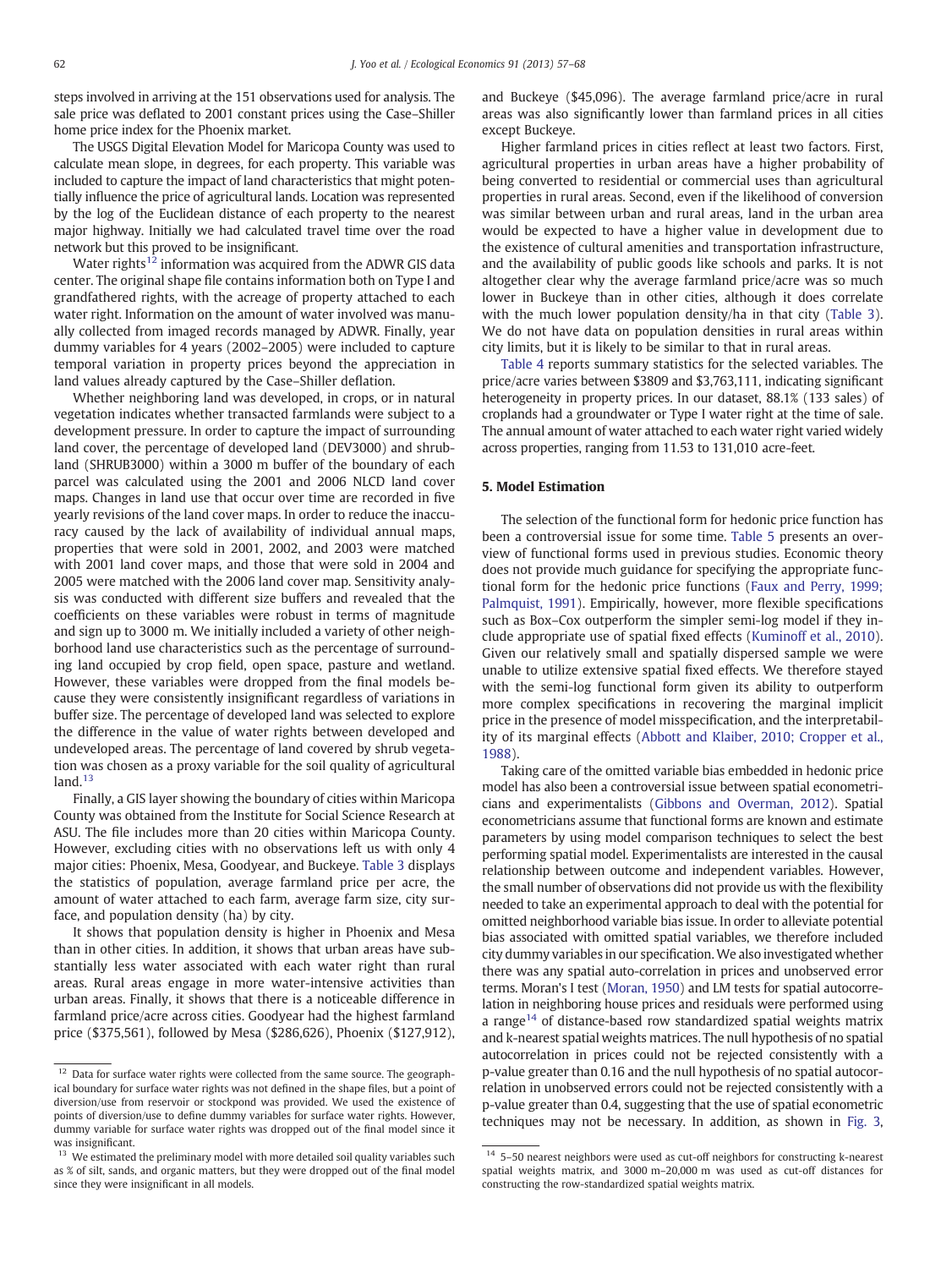<span id="page-6-0"></span>

Fig. 3. Spatial location of agricultural farms within the Phoenix AMA. Source: Created in GIS by the authors.

agricultural parcels for our study area were very sparsely distributed across space, which also makes it hard to justify the use of spatial econometric methods.<sup>15</sup>

Three different models were specified as the final hedonic models: a simple baseline model without any interaction terms (MODEL1), a model with interactions between DEV3000 and water rights quantity (MODEL2), and a model with interactions between city dummies and water rights quantity (MODEL3). MODEL2 was estimated to test our first hypothesis that the value of water rights varies between developed and undeveloped areas, and MODEL3 was estimated to test our second hypothesis that the value of water rights varies across cities.<sup>16</sup> In MODEL2, we defined farmland to be 'undeveloped' if there was no developed<sup>17</sup> land within a 3000 m buffer of the boundary of the property; otherwise, we call it 'developed'. Based on this criterion, 139 farmlands (92.1%) were classified as developed and 12 farmlands (7.9%) were classified as 'undeveloped.' This way, we were able to recover MWTP for both developed and undeveloped samples. The range of prices and land sizes was large, indicating the possibility of non-constant errors across observations. To avoid potential heteroscedasticity, robust standard errors were calculated for all models.<sup>18</sup>

# 6. Results and Discussion

[Table 6](#page-8-0) reports the estimated coefficients and robust standard errors for the three models. The magnitudes and signs of coefficients are robust across all three and the signs and magnitudes of most variables conform to our expectations. The coefficient on the log of land size was negative and less than unity indicating that the price per acre decreases as total land size increases, ceteris paribus. The negative coefficient on slope is intuitive since steeper properties are less desirable for growing crops—also consistent with previous studies ([Grimes and](#page-10-0) [Aitken, 2008](#page-10-0)). Being nearer to major highways was found to increase the value of land. The coefficient on our proxy for unexploited land (the proportion of land in native vegetation surrounding agricultural properties: SHRUB3000) was negative, but insignificant. Three out of the four year-dummy variables (baseline year: 2001) were found to be significant. In addition, the coefficients on year dummies increased up to 2005, reflecting the fact that the local economy was expanding rapidly up to 2005.

The baseline coefficients on variables involving water rights, the variables of greatest interest for this paper, were found to be positive and significant across all three models. This shows that the presence of legal access to irrigation or non-irrigation water is an important factor in the price of agricultural lands. The coefficients on interaction between land size and water rights (Int\_WR\_LAND) were negative across all models, indicating that irrigation becomes less valuable on a per-acre basis as land size increases ([Butsic and Netusil, 2007](#page-10-0)). This may also imply that water may be more efficiently allocated on smaller properties. The coefficients on the interaction between water rights and the percentage of developed area turned out to be positive and significant in MODEL2, indicating that an increase in

Table 2 The steps from 1665 to 151 observations.

| Original<br>observation | Removing non-arms'<br>length and erroneous<br>transactions | Aggregating<br>bundled<br>transactions | Removing<br>transactions for<br>housing boom and<br>recession years |
|-------------------------|------------------------------------------------------------|----------------------------------------|---------------------------------------------------------------------|
|                         | 1665 observations 1607 observations                        | 391 observations 151 observations      |                                                                     |

<sup>&</sup>lt;sup>15</sup> We thank Luc Anselin for this observation.

<sup>&</sup>lt;sup>16</sup> In early versions of the model a dummy variable for surface water rights was found to be insignificant. Thus, a dummy variable for surface water rights was excluded from the final model.

 $17$  The developed areas are calculated based on the sum of developed land cover (NLCD classification 22, 23, and 24) within a specified buffer size.

<sup>&</sup>lt;sup>18</sup> A Breusch–Pagan test [\(Breusch and Pagan, 1979](#page-10-0)) was performed to identify the presence of heteroscedastic errors. We found that the null hypothesis of constant error variance was rejected (p-value  $< 0.001$ ).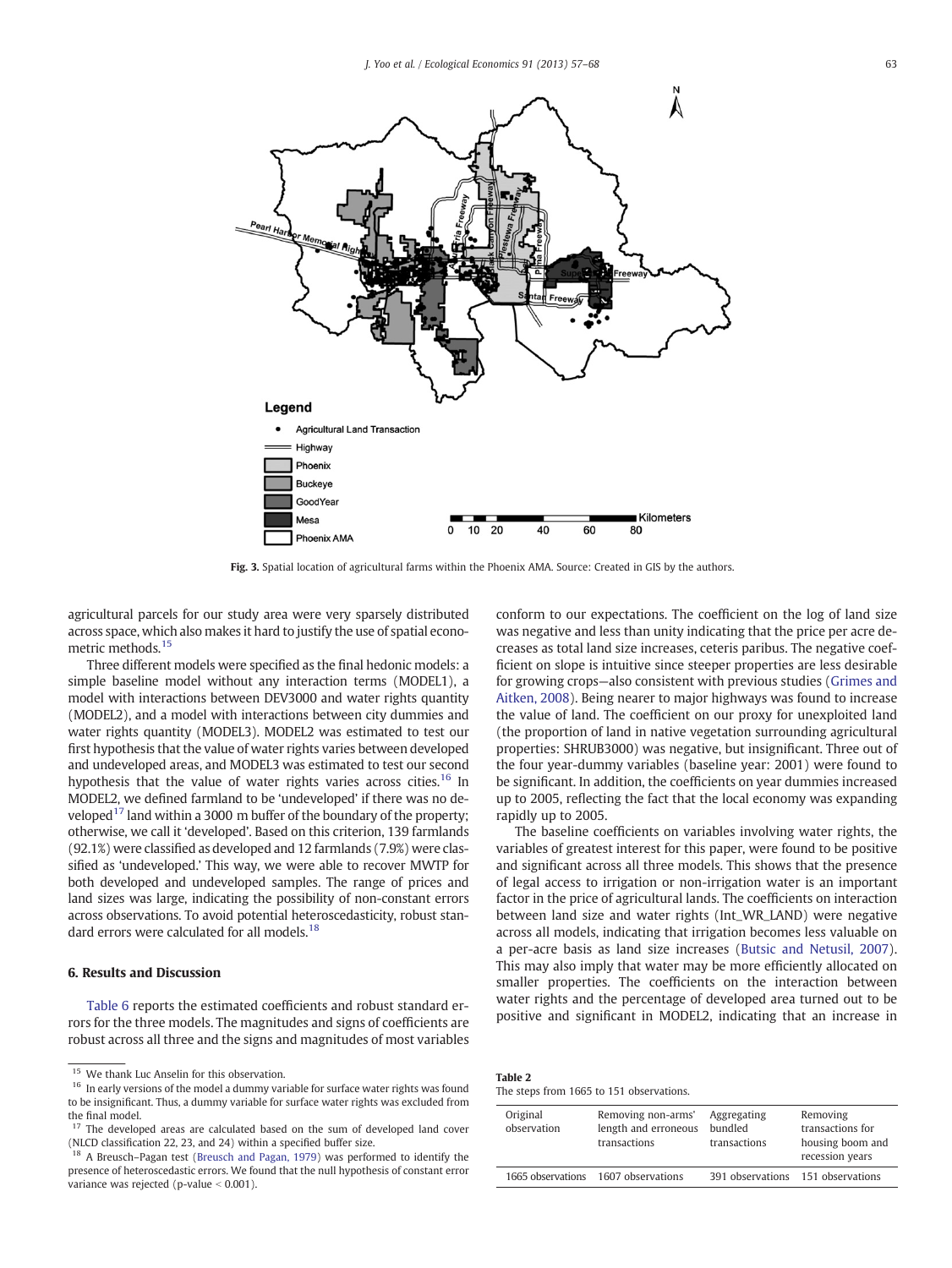| City        | Population (2010)        | Farmland price/acre (\$) | Average water amount per<br>water right (AF/year) | Average farmland size (acre) | City surface (ha) | Urban density (pop/ha)   |
|-------------|--------------------------|--------------------------|---------------------------------------------------|------------------------------|-------------------|--------------------------|
| Phoenix     | 1.445.632                | 127.912                  | 1065                                              | 46                           | 134.205           | 10.77                    |
| Mesa        | 439.041                  | 286,626                  | 1156                                              | 40                           | 34,285            | 12.81                    |
| Goodyear    | 65,275                   | 375,561                  | 4216                                              | 139                          | 49,522            | 1.32                     |
| Buckeye     | 50.876                   | 45.096                   | 3155                                              | 111                          | 97.660            | 0.52                     |
| Rural       | -                        | 115,608                  | 4395                                              | 84                           |                   | $\overline{\phantom{0}}$ |
| Developed   | $\overline{\phantom{0}}$ | 168,068                  | 3152                                              |                              |                   | $\overline{\phantom{0}}$ |
| Undeveloped | -                        | 133.545                  | 7704                                              | 213                          |                   | $\overline{\phantom{0}}$ |

Population, average farmland price, land size, water amount, average water amount, city surface, and population density by city.

Source: 2010 Census of Bureau and author's calculation.

–: not available.

the proportion of developed land within a 3000 m buffer increases the impact of water rights on farmland prices. The coefficients on the interaction between water rights and city dummy variables were significant for Phoenix and Mesa. These effects were generally weak, but the most strongly positive coefficient was associated with Phoenix, followed by Mesa, and Goodyear. The coefficient associated with Buckeye, by contrast, was negative. Positive coefficients imply that the effect of water rights on agricultural land prices is increasing in the cities concerned, and the absolute value of those coefficients indicates that agricultural water rights have the strongest effect in the most developed cities, Phoenix and Mesa. The negative coefficient on Buckeye reflects the fact that the value of land committed for development in that area was less than the value of agricultural land across the whole area.

The partial F-test was conducted to test the null hypothesis of all interaction terms in MODEL2 and MODEL3 being statistically equal to zero against MODEL1. The F-Test1 in [Table 6](#page-8-0) compares MODEL2 and MODEL3 against MODEL1. The result shows that the null hypothesis is rejected with p-value less than 0.01 for MODEL2 and p-value less than 0.01 for MODEL3, supporting MODEL2 and MODEL3 over MODEL1. The F-test2, showing the comparison between MODEL2 and MODEL3, reveals that there is marginal significant improvement (p-value  $< 0.1$ ) when moving from MODEL2 to MODEL3. Hence, the parameters from MODEL2 were used to derive the MWTP and price elasticity of water rights between developed and undeveloped areas. The parameters

from MODEL3 were used to derive the marginal willingness to pay and price elasticity of water rights across cities.

Given the estimated baseline parameters for water rights, and interaction parameters between water rights and (a) development within a 3000 m buffer or (b) cities, mean willingness to pay for an additional acre-foot of water in rural, developed, undeveloped, and city lands was calculated using the following equations:

$$
MWTP_{no\_Dev} = P_{no\_Dev} * (\overline{Land_{no\_Dev}} * \beta_{Land2} + \beta_{BaseWR2})
$$
 (2)

$$
MWPT_{Dev} = P_{Dev} * (\overline{Land_{Dev}} * \beta_{Land2} + \beta_{BaseWR2} + \beta_{int\_WR\_Dev2} * \overline{DEV3000})
$$
 (3)

where

 $P_{no\ Dev}$  mean farmland price/acre for undeveloped area

 $P_{Dev}$  mean farmland price/acre for developed area

 $\overline{Land_{no\_Dev}}$  mean farmland size for undeveloped area

 $\overline{Land_{Dev}}$  mean farmland size for developed area

 $\beta_{Land2}$  coefficient on interaction between land size and water right quantity (MODEL2)

 $\beta_{BaseWR2}$  baseline coefficient on water right quantity (MODEL2)

 $\beta_{int\_WR\_Dev2}$  coefficient on interaction between water right quantity and DEV3000 (MODEL2)

DEV3000 mean value of DEV3000 for developed area

| $\sim$<br>. . |  |
|---------------|--|
|---------------|--|

| Summary statistics of data. |  |  |
|-----------------------------|--|--|
|                             |  |  |

| Variable                      | Description                                                                         | 151 observations        |          |                       |
|-------------------------------|-------------------------------------------------------------------------------------|-------------------------|----------|-----------------------|
|                               |                                                                                     | Mean                    | Min      | Max                   |
| Sale price/acre               | Deflated property price in acre (2001)                                              | \$165,325               | \$3809   | \$3,763,111           |
| Land size                     | The size of land in acres                                                           | 87.70                   | 0.44     | 1294                  |
| Slope                         | Average slope in degrees                                                            | 0.396                   | $\Omega$ | 4.708                 |
| Ln Free                       | Natural log distance to nearest freeway                                             | 7.954                   | 4.850    | 10.178                |
| SHRUB3000                     | The % of shrub cover within a 3000 m buffer of a boundary of farmland               | 0.256                   | 0.019    | 0.910                 |
| DEV3000                       | The % of developed cover within a 3000 m buffer of a boundary of farmland           | 0.061                   | $\Omega$ | 0.405                 |
| <b>WR</b>                     | Total acre-feet of water in water right (grandfathered right or Type I water right) | 3514AF                  | $\bf{0}$ | 131,010AF             |
| Int_WR_LAND                   | Interaction between WR and land size                                                | 1958.059AF              | $\Omega$ | $1.70 \times 10^8$ AF |
| Int_WR_DEV3000                | Interaction between WR and DEV3000                                                  | 77.662AF                | $\Omega$ | 2552.64AF             |
| Year dummy (base year: 2001)  |                                                                                     |                         |          |                       |
| YR2001                        | 1 if farm transacted in 2001, else 0                                                | $0.113(17$ obs)         | $\Omega$ |                       |
| <b>YR2002</b>                 | 1 if farm transacted in 2002, else 0                                                | $0.086(13 \text{ obs})$ | $\Omega$ |                       |
| <b>YR2003</b>                 | 1 if farm transacted in 2003, else 0                                                | $0.106(16 \text{ obs})$ | 0        |                       |
| <b>YR2004</b>                 | 1 if farm transacted in 2004, else 0                                                | $0.205(31 \text{ obs})$ | $\Omega$ |                       |
| <b>YR2005</b>                 | 1 if farm transacted in 2005, else 0                                                | 0.490 (74 obs)          | $\bf{0}$ |                       |
| City dummy (reference: rural) |                                                                                     |                         |          |                       |
| Urban                         | 1 if farm transacted in urban areas, else 0                                         | $0.503(76 \text{ obs})$ | $\bf{0}$ |                       |
| Rural                         | 1 if farm transacted in rural areas, else 0                                         | $0.497(75$ obs)         | $\Omega$ |                       |
| Phoenix                       | 1 if farm transacted in Phoenix, else 0                                             | $0.093(14 \text{ obs})$ | $\Omega$ |                       |
| Mesa                          | 1 if farm transacted in Mesa else 0                                                 | $0.113(17$ obs)         | $\Omega$ |                       |
| Good Year                     | 1 if farm transacted in Good Year, else 0                                           | $0.152(23$ obs)         | 0        |                       |
| Buckeye                       | 1 if farm transacted in Buckeye, else 0                                             | $0.146(22 \text{ obs})$ | $\Omega$ |                       |

<span id="page-7-0"></span>Table 3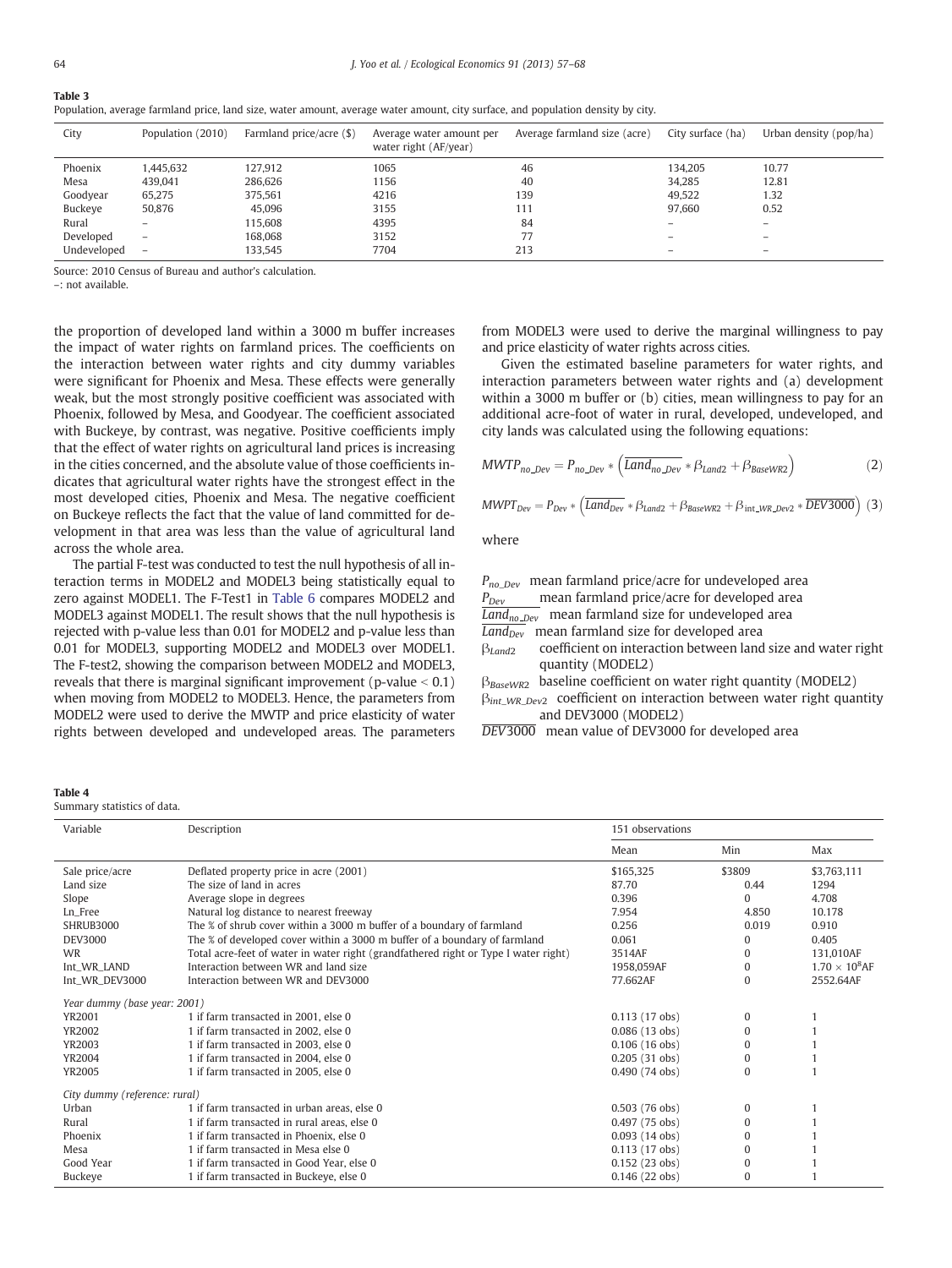<span id="page-8-0"></span>Table 5

Functional form used in previous hedonic studies.

| <b>Functional form</b> | Study                                                                                                                                                                                     |
|------------------------|-------------------------------------------------------------------------------------------------------------------------------------------------------------------------------------------|
| Box-Cox transformation | Halvorsen and Pollakowski (1981), Crouter (1987),<br>Faux and Perry (1999), and Nivens et al. (2002)                                                                                      |
| Linear model           | Torell et al. (1990) and Mansfield et al. (2005)                                                                                                                                          |
| Log-Log model          | Conway et al. (2010)                                                                                                                                                                      |
| Semi-log model         | Butsic and Netusil (2007), Petrie and Taylor (2007),<br>Goeghegan (2002), Sander and Polasky (2009),<br>Poudyal et al. (2009), Ready and Abdalla (2005),<br>and Abbott and Klaiber (2010) |
| Nonparametric model    | Meese and Wallace (1991), McMillen (1996),<br>Parmeter et al. (2007), Kuminoff et al. (2010),<br>and McMillen and Redfearn (2010)                                                         |

and

$$
MWTP_R = P_R * \left(\overline{Land_R} * \beta_{Land3} + \overline{DEV3000_R} * \beta_{int\_WR\_Dev3} + \beta_{BaseWR3}\right) \tag{4}
$$

$$
MWTP_C = P_C * \left(\overline{Land_C} * \beta_{Land3} + \overline{DEV3000_C} * \beta_{int.WR\_Dev3} + \beta_{BaseWR3} + \beta_{int.WR\_City}\right)
$$
\n(5)

where

| $P_R$                | mean farmland price/acre for rural area                         |
|----------------------|-----------------------------------------------------------------|
| $P_C$                | mean farmland price/acre for each of city                       |
| $L$ and <sub>R</sub> | mean farmland size for rural area                               |
| Land <sub>c</sub>    | mean farmland size for each of city                             |
| $\beta$ Land3        | coefficient on interaction between land size and water rights   |
|                      | quantity (MODEL3)                                               |
| $\beta_{BaseWR3}$    | baseline coefficient on water rights quantity (MODEL3)          |
|                      | Burrow coefficient on interaction between water rights quantity |

βint\_WR\_City coefficient on interaction between water rights quantity and city dummies (MODEL3)

## Table 6

OLS, OLS + interaction hedonic models (dependent variable: log price/acre).

βint\_WR\_Dev<sup>3</sup> coefficient on interaction between water rights quantity and DEV3000 (MODEL3)

 $\overline{DEV3000_R}$  mean value of DEV3000 for rural sample

 $\overline{DEV3000_c}$  mean value of DEV3000 for each of city sample.

In the same way, the price elasticity of the marginal willingness to pay (the percentage change in property price/acre with respect to a 1% increase in acre-feet of water right) was calculated as follows:

$$
\varepsilon_{No\_{Dev}} = WR_{No_{Dev}} * \left(\overline{Land_{No\_{Dev}}} * \beta_{Land2} + \beta_{BaseWR2}\right)
$$
(6)

$$
\varepsilon_{Dev} = WR_{Dev} * \left(\overline{Land_{Dev}} * \beta_{Land2} + \beta_{BaseWR2} + \beta_{int\_WR\_Dev2} * \overline{DEV3000}\right) (7)
$$

$$
\varepsilon_R = WR_R * \left(\overline{Land_R} * \beta_{Land3} + \overline{DEV3000_R} * \beta_{int\_WR\_Dev3} + \beta_{BaseWR3}\right)
$$
 (8)

$$
\varepsilon_C = WR_C * (\overline{Land_C} * \beta_{Land3} + \overline{DEV3000_C} * \beta_{int\_WR\_Dev3} + \beta_{BaseWR3} + \beta_{int\_WR\_City})
$$
(9)

where

|                              | $WR_{No\ Dev}$ mean value of water rights (WR) for undeveloped areas |
|------------------------------|----------------------------------------------------------------------|
| $WR_{Dev}$                   | mean value of water rights (WR) for developed areas                  |
| $W{R_R}$                     | mean value of water rights (WR) for rural areas                      |
| WR <sub>c</sub>              | mean value of water rights (WR) for each city                        |
| $\beta_{\text{int}}$ WR City | coefficient on interaction between water rights quantity             |
|                              | and city dummies (MODEL3).                                           |

The 95% confidence intervals for both marginal willingness to pay and elasticity estimates were then generated using the Monte-Carlo simulation method proposed by [Krinsky and Robb \(1986\).](#page-10-0) The procedure generates 10,000 random variables from the distribution of the estimated parameters and calculates 10,000 marginal willingness to

| Variable               | MODEL1: OLS                                   | MODEL2: OLS with interactions (WR and DEV3000)   | MODEL3: OLS with interactions (WR and city dummy)                     |
|------------------------|-----------------------------------------------|--------------------------------------------------|-----------------------------------------------------------------------|
| Constant               | 13.230 $(0.856)^{\mathrm{b},\mathrm{***}}$    | $13.685\,\left(0.838\right)^{***}$               | 13.245 $\left(0.835\right)^{***}$                                     |
| Ln(Land Size)          | $-0.282(0.078)$ ***                           | $-0.355(0.082)$ ***                              | $-0.384(0.093)$ ***                                                   |
| Slope                  | $-0.674(0.177)$ ***                           | $-0.635(0.176)$ ***                              | $-0.608(0.174)$ ***                                                   |
| Ln_Free                | $-0.237(0.091)^{***}$                         | $-0.275(0.087)^{***}$                            | $-0.237(0.087)^{7}$                                                   |
| <b>DEV3000</b>         | 1.869 (1.366)                                 | 1.004 (1.279)                                    | 0.954(1.358)                                                          |
| SHRUB3000              | $-0.192(0.495)$                               | $-0.308(0.496)$                                  | $-0.147(0.586)$                                                       |
| <b>WR(Water Right)</b> | $2.8 \times 10^{-5} (9.2 \times 10^{-6})$ *** | $9.6\times10^{-5}\ (2.0\times10^{-5})^{***}$     | $8.9 \times 10^{-5} (1.9 \times 10^{-5})^{***}$                       |
| Int_WR_LAND            |                                               | $-6.7\times10^{-8}$ $(1.6\times10^{-8})^{***}$   | $-5.1 \times 10^{-8}$ (1.4 $\times$ 10 <sup>-8</sup> ) <sup>***</sup> |
| Int_WR_DEV3000         |                                               | $7.1 \times 10^{-4}$ $(3.1 \times 10^{-4})^{**}$ | $1.4 \times 10^{-4}$ (3.2 $\times$ 10 <sup>-4</sup> )                 |
| Phoenix                |                                               |                                                  | $-0.132(0.387)$                                                       |
| Mesa                   |                                               |                                                  | 0.426(0.356)                                                          |
| Good Year              |                                               |                                                  | 0.549(0.362)                                                          |
| Buckeye                |                                               |                                                  | 0.189(0.322)                                                          |
| <b>Phoenix_WR</b>      |                                               |                                                  | $4.9 \times 10^{-4}$ $(1.3 \times 10^{-4})$ ***                       |
| Mesa_WR                |                                               |                                                  | $2.0 \times 10^{-4}$ (9.9 $\times$ 10 <sup>-5</sup> ) <sup>**</sup>   |
| Good_Year_WR           |                                               |                                                  | $9.0 \times 10^{-6}$ (2.2 $\times$ 10 <sup>-5</sup> )                 |
| <b>Buckeye_WR</b>      |                                               |                                                  | $-8.2 \times 10^{-7}$ (4.3 $\times 10^{-5}$ )                         |
| <b>YR2002</b>          | $-0.334(0.351)$                               | 0.374(0.355)                                     | 0.486(0.389)                                                          |
| YR2003                 | $0.628(0.336)^*$                              | $0.602(0.341)^*$                                 | 0.567(0.380)                                                          |
| <b>YR2004</b>          | $0.854(0.274)$ ***                            | $0.771 (0.285)$ ***                              | $0.781~{(0.292)}^{***}$                                               |
| <b>YR2005</b>          | $0.725(0.234)$ ***                            | $0.732(0.245)$ ***                               | $0.715(0.262)$ ***                                                    |
| $R^2$                  | 0.3734                                        | 0.4213                                           | 0.4819                                                                |
| SSE                    | 162.528                                       | 150.122                                          | 134.391                                                               |
| DF                     | 10                                            | 12                                               | 20                                                                    |
| Partial F-test1        |                                               | $5.6608$ <sup>a,***</sup>                        | $2.7008***$                                                           |
| Partial F-test2        |                                               |                                                  | 1.8875*                                                               |

Reference year dummy variable: 2001.

Reference city dummy variable in MODEL3: rural.

<sup>a</sup> The number represents the F-statistics derived from Partial F-test.

b The number inside the bracket represents the robust standard errors.

Significance at 10% level.

\*\* Significance at 5% level.

\*\*\* Significance at 1% level.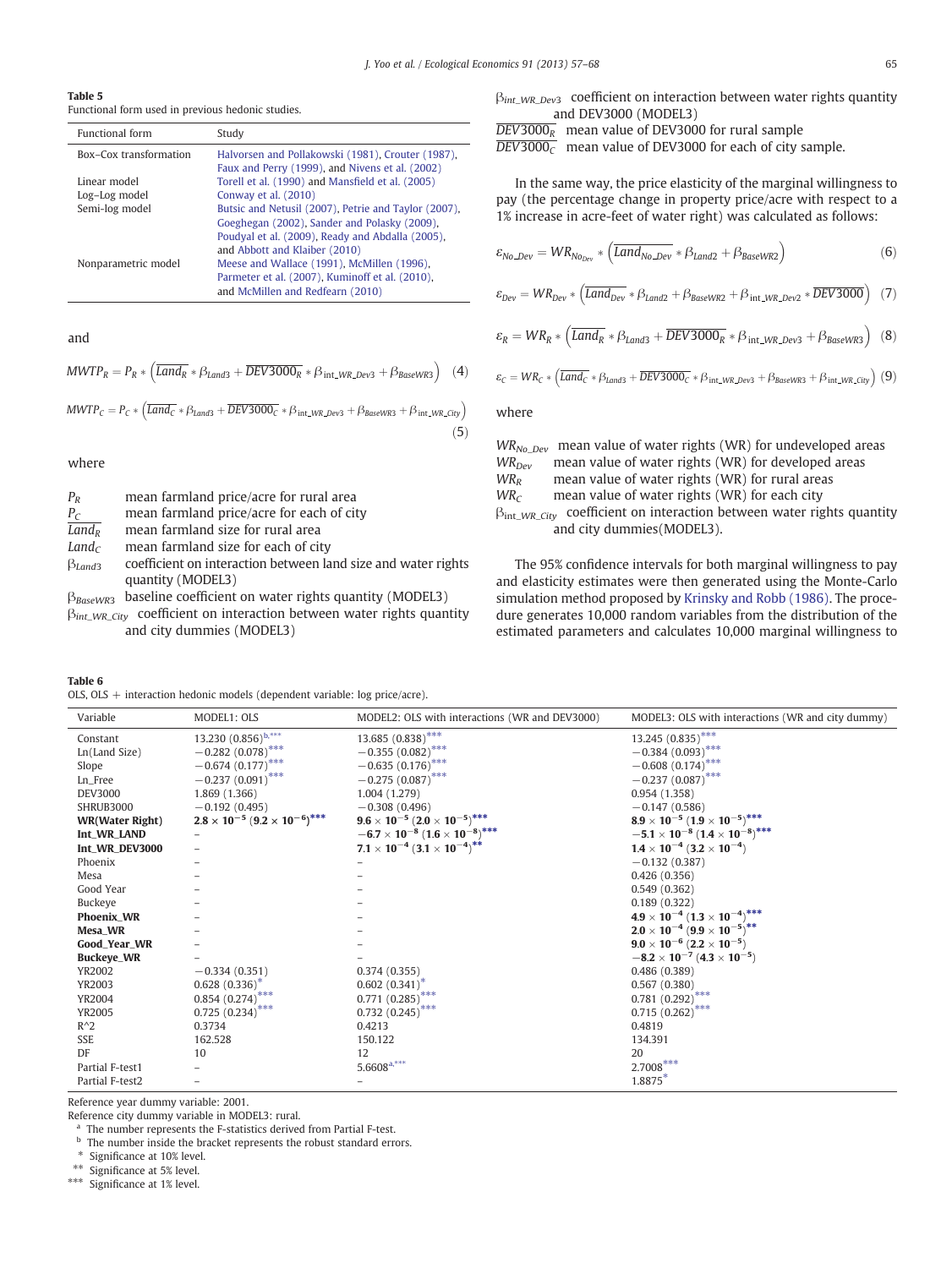pay estimates and elasticities for both samples. Then the 95% confidence interval bounds were obtained from the 2.5 and 97.5% empirical percentiles of the resampled estimates. The estimated means and sampling errors of elasticity and marginal willingness to pay for developed and undeveloped samples were summarized in Table 7. From it, the null hypothesis of equality of marginal willingness to pay and elasticities between developed and undeveloped samples were tested via 2-sample T-statistics. These showed that marginal willingness to pay was significantly higher for developed land  $$23.09$ , p-value  $< 0.0001$ ) than for undeveloped land (\$10.91,  $p$ -value  $\le 0.0001$ ). In the same way, Table 8 reports the estimated means and sampling distributions of elasticities and marginal willingness to pay across cities. Those values were calculated based on parameters obtained from MODEL3. The null hypothesis of the equality of elasticities and marginal willingness to pay across cities was also tested. We found marginal willingness to pay to be significantly higher for land in Phoenix and Mesa than for rural properties. The estimated mean marginal willingness to pay was highest for Mesa (\$89.52), followed by Phoenix (\$76.60). The opposite is true for the price elasticity of marginal willingness to pay. Elasticities were found to be higher for undeveloped land (0.63%) than for developed land (0.43%), and elasticities in rural areas (0.41%) were found to be higher than Mesa (0.36%). Two factors might explain this. First, [Table 3](#page-7-0) shows that farmland prices/acre were higher for developed than for undeveloped land, and were higher for all cities except Buckeye than for land in rural areas. At the same time, the amount of water attached to each water right was highest in undeveloped and rural areas. It follows that agricultural water rights would be expected to explain a larger portion of farmland prices in rural/undeveloped area relative to urban/developed area. At the same time the potential for future development contributes more to farmland prices/acre in developed/urban areas.

Using the estimated coefficients from MODEL2 and MODEL3, we calculated the predicted farmland price between agricultural properties with and without water rights at the mean values of all dependent variables. Table 9 presents the comparison of predicted farmland price/acre for land in developed, undeveloped and rural areas, and for land in two major cities.

We found that the average farmland with water rights in developed areas sold for \$7631 more than the average farmland without water rights, while the average farmland with water rights in undeveloped areas was worth \$6760 more than average farmland without water rights. We also found that average farmland with water rights in Phoenix and Mesa was worth \$30,072 and \$24,387 more than the same farmland without water rights, while average farmland with water rights in rural areas was worth \$5036 more than the same agricultural farmland without water rights.

To see how this compares to previous findings, note that [Butsic](#page-10-0) [and Netusil \(2007\),](#page-10-0) in their study of the valuation of water rights, found that the presence of water rights increased farmland price/ acre from 26 to 30%. [Petrie and Taylor \(2007\)](#page-10-0) found that the presence of a water right increased property values by approximately 30% when access to water permits was restricted. Finally, [Torell et al.](#page-11-0) [\(1990\)](#page-11-0) discovered that the water value component of irrigated

# Table 7

| The comparison of elasticity and MWTP between developed and undeveloped areas. |  |
|--------------------------------------------------------------------------------|--|
|--------------------------------------------------------------------------------|--|

|             | Elasticity (% increase in<br>price/acre with respect to<br>1% increase in water right) | MWTP (\$)/additional<br>1 acre foot of annual water<br>attached to a water right |
|-------------|----------------------------------------------------------------------------------------|----------------------------------------------------------------------------------|
| Developed   | 0.43<br>$(0.26 - 0.61)$                                                                | 23.09<br>$($13.82 - $32.57)$                                                     |
| Undeveloped | 0.63<br>$(0.32 - 0.93)$                                                                | 10.91<br>$($5.61 - $16.11)$                                                      |

Number inside the bracket represents 95% confidence interval generated from Monte-Carlo simulation.

#### Table 8

| Comparison of elasticity MWTP across cities. |  |  |
|----------------------------------------------|--|--|
|----------------------------------------------|--|--|

| City    | Elasticity (% increase in price/acre<br>with respect to 1% increase in<br>water right) | MWTP (\$)/additional 1 acre foot<br>of annual water attached to a<br>water right |
|---------|----------------------------------------------------------------------------------------|----------------------------------------------------------------------------------|
| Phoenix | 0.64<br>$(0.34 - 0.93)$                                                                | 76.60<br>$(41.17 - 111.62)$                                                      |
| Mesa    | 0.36<br>$(0.09 - 0.63)$                                                                | 89.52<br>$(22.41 - 155.63)$                                                      |
| Rural   | 0.41<br>$(0.21 - 0.60)$                                                                | 10.67<br>$(5.65 - 15.72)$                                                        |

Number inside the bracket represents 95% confidence interval generated from Monte-Carlo simulation.

farmland transactions ranged from 30 to 60% of total farm sale price. In our study, agricultural properties with water rights were priced between 28 and 87% above those without water rights. Of course, the results from abovementioned studies should be interpreted and compared with those from ours with caution because situation, geographic location and other characteristics of the area vary across studies. However, our results are still comparable to others, the water right component of farmland price in other studies falling within the range observed in our study.

### 7. Summary and Policy Implications

To summarize, we investigated the impact of groundwater rights on farmland prices using the hedonic price method, and focusing on the difference in the value of water rights between urban and rural areas, and developed vs undeveloped areas. First, we used city dummy variables and their interaction with water right quantity to explore the difference in the value of water rights between more developed urbanizing areas and undeveloped rural areas. We found that the value of water rights is significantly higher in major cities such as Phoenix and Mesa than in rural areas. Second, we investigated the value of water rights in areas with different degrees of development using the proportion of developed land cover in the neighborhood of property as a proxy. We found that the value of water rights is highest for parcels that are surrounded by more developed land.

Water rights are capitalized into the value of both urban and rural lands. We found that water rights in urbanizing areas are worth 3–8 times as much as water rights in rural areas, a significantly greater range than has been observed in other studies (see for example, [Brewer et al., 2007](#page-10-0)). Since other studies have not investigated the effect of water rights on property values in rapidly urbanizing/urbanized areas, however, this is not surprising.

The critical factor in central Arizona is the obligation on developers within the active management areas (AMAs) to demonstrate sufficient water to support a growing population for the next 100 years. This is what drives the growth in the value of water rights in urbanizing areas. Our results on the effect this has on property

#### Table 9

Difference in predicted farmland price/acre at the mean values of all independent variables.

|                    | Predicted price<br>with water<br>$right($ $$)$ | Predicted price<br>without water<br>$right($ $\$)$ | Difference in<br>predicted<br>price $($ \$) | Difference in<br>percentage $(\%)$ |
|--------------------|------------------------------------------------|----------------------------------------------------|---------------------------------------------|------------------------------------|
| MODEL <sub>2</sub> |                                                |                                                    |                                             |                                    |
| Developed          | 34.908                                         | 27.277                                             | 7631                                        | 28                                 |
| Undeveloped        | 18.326                                         | 11.566                                             | 6760                                        | 58.5                               |
| MODEL3             |                                                |                                                    |                                             |                                    |
| Phoenix            | 64.762                                         | 34.690                                             | 30.072                                      | 86.7                               |
| Mesa               | 82.945                                         | 58.558                                             | 24.387                                      | 41.7                               |
| Rural              | 23,326                                         | 18.290                                             | 5036                                        | 27.5                               |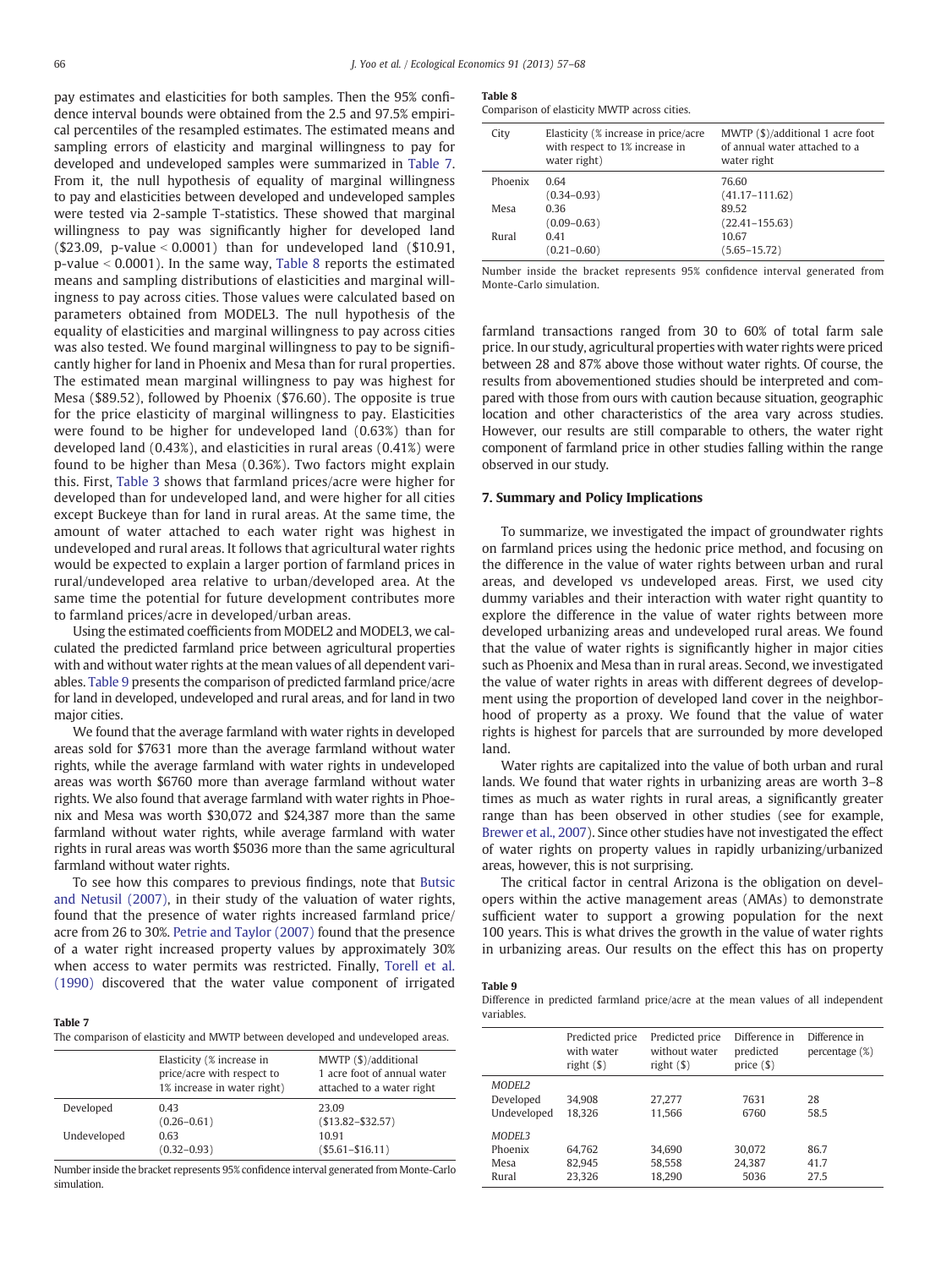<span id="page-10-0"></span>values have implications for a number of bodies concerned with the management of water resources: urban/city managers and residential/ commercial developers, and the Arizona Department of Water Resources (ADWR).

For urban/city managers, for example, an understanding of the capitalized value of water rights in urban–rural fringe areas, as well as across different cities, should help in setting property taxes more efficiently. Property taxes in Maricopa County are calculated by multiplying the assessed value of properties by the tax rate in that year. The assessed value of agricultural lands reflects the existence of water rights in addition to land area, land use and so on. However, water rights are not taxed separately. Given their critical importance to the development of the region it would be desirable to tax water rights at a different rate from land.

For residential/commercial developers an understanding of the land price elasticity of water rights in any given location is a guide to the expected value of converted land/water right bundles in that location. For ADWR there are two potential benefits. First, the amount of irrigation water available through permits is historically determined by ADWR with the aim of conserving future groundwater supplies and promoting the economic development of Arizona. We show that while the absolute value of the premium per acre-foot of water rights was lower in rural than in urban areas, land price elasticity of water rights was higher in rural areas. Understanding the difference in land price responses and the value of the premium per acre-foot of water rights between urban and rural areas could help ADWR set the quantity of water rights so as to better approximate an efficient allocation. Specifically, if land prices change with conversion to urban use and with the allocation of appurtenant water rights, then the optimal change in appurtenant water rights should reflect both the reallocation of land to urban use and the ratio of the marginal impact of conversion and water rights on land prices.

More generally, information on the marginal willingness to pay for water rights should also help the development of an efficient water rights market in Arizona. Since groundwater rights may be converted into groundwater credits at the time of land development, and since these could potentially be separately traded in a water rights market, information on the marginal willingness to pay for water rights could provide a useful guideline for setting the base price of groundwater credits. We would expect the efficient market price of groundwater credits to reflect degree of development in a location. While we are not able to say exactly how much the market price of groundwater credits would be expected to increase with future development, our estimates indicate a reasonable baseline for the cities included in our study.

#### References

- Abbott, J.K., Klaiber, H.A., 2010. Is all space created equal? Uncovering the relationship between competing land uses in subdivisions. Ecological Economics 70, 296–307.
- Abbott, J.K., Klaiber, H.A., 2011. An embarrassment of riches: confronting omitted variable bias and multiscale capitalization in hedonic price models. The Review of Economics and Statistics 93 (4), 1331–1342.
- Arizona Department of Water Resources, 2010. Arizona Water Atlas, Volume 8 Active Management Area Planning Area.
- Arizona Department of Water Resources, 2012. Securing Arizona's Water Future. Available at [http://www.azwater.gov/AzDWR/WaterManagement/documents/Groundwater\\_Code.](http://www.azwater.gov/AzDWR/WaterManagement/documents/Groundwater_Code.pdf) [pdf.](http://www.azwater.gov/AzDWR/WaterManagement/documents/Groundwater_Code.pdf)
- Breusch, T., Pagan, A., 1979. A simple test of heteroskedasticity and random coefficient variation. Econometrica 47, 1287–1294.
- Brewer, J., Glennon, R., Ker, A., Liberal, G., 2007. 2006 presidential address water market in the West: prices, trading, and contractual forms. Economic Inquiry 46 (2), 91–112.
- Brookshire, D.S., Colby, B., Ewers, M., Ganderton, P.T., 2004. Market prices for water in the semiarid West of the United States. Water Resources Research 40.
- Bureau of Census, 2010. State & County QuickFacts. Available at [http://quickfacts.](http://quickfacts.census.gov/qfd/states/04000.html) [census.gov/qfd/states/04000.html.](http://quickfacts.census.gov/qfd/states/04000.html)
- Butsic, V., Netusil, N.R., 2007. Valuing water rights in Douglas County, Oregon, using the hedonic price method. Journal of the American Water Resources Association 43 (3), 622–629.
- Census of Agriculture, 2007. Census of Agriculture: County Profile. Available at [http://www.](http://www.agcensus.usda.gov/Publications/2007/Online_Highlights/County_Profiles/Arizona/cp04013.pdf) [agcensus.usda.gov/Publications/2007/Online\\_Highlights/County\\_Pro](http://www.agcensus.usda.gov/Publications/2007/Online_Highlights/County_Profiles/Arizona/cp04013.pdf)files/Arizona/ [cp04013.pdf](http://www.agcensus.usda.gov/Publications/2007/Online_Highlights/County_Profiles/Arizona/cp04013.pdf).
- Conway, D., Li, C.Q., Wolch, J., Kahle, C., Jerrett, M., 2010. A spatial autocorrelation approach for examining the effects of urban greenspace on residential property values. Journal of Real Estate Financial Economics 41, 150–169.
- Cropper, M.L., Deck, L.B., McConnell, K.E., 1988. On the choice of functional form for hedonic price functions. The Review of Economics and Statistics 70 (4), 668–675.
- Crouter, J., 1987. Hedonic estimation applied to a water rights market. Land Economics 63 (3), 259–271.
- Dekkers, J., Van der Straaten, W., 2009. Monetary valuation of aircraft noise: a hedonic analysis around Amsterdam airport. Ecological Economics 68 (11), 2850–2858.
- Eden, S., Megdal, D.S., 2010. Chapter 4: Water and Growth. Available at [http://ag.](http://ag.arizona.edu/azwater/files/finalathchapter4.pdf) [arizona.edu/azwater/](http://ag.arizona.edu/azwater/files/finalathchapter4.pdf)files/finalathchapter4.pdf.
- Eden, S., Clennon, R., Ker, A., Libecap, G., Medal, S., Shipman, T., 2008. Agricultural water to municipal use: the legal and institutional context for voluntary transactions in Arizona. The Water Report (58).
- Faux, J., Perry, G.M., 1999. Estimating irrigation water using hedonic price analysis: a case study in Malheur County, Oregon. Land Economics 75 (3), 440–452.
- Gibbons, S., Overman, H.G., 2012. Mostly pointless spatial econometrics? Journal of Regional Science 50 (2), 172–191.
- Goeghegan, J., 2002. The value of open space in residential land use. Land Use Policy 19, 91–98.
- Goeghegan, J., Lynch, L., Bucholtz, S., 2003. Capitalization of open space into housing values and residential property tax revenue impacts of agricultural easement programs. Agricultural and Resource Economics Reviews 32 (1), 33–45.
- Grimes, A., Aitken, A., 2008. Water, water somewhere: the value of water in a droughtprone farming region. Working Papers 08\_10, Motu Economic and Public Policy Research.
- Halvorsen, R., Pollakowski, H.O., 1981. Choice of functional form for hedonic price equations. Journal of Urban Economics 10, 37–49.
- Hite, D., Chern, W., Hitzusen, F., Randall, A., 2001. Property value impacts of an environmental disamenity: the case of landfills. Journal of Real Estate Finance and Economics 22, 185–202.
- Irwin, E.G., 2002. The effects of open space on residential property values. Land Economics 78 (4), 465–480.
- Irwin, E., Bockstael, N., 2001. The problem of identifying land use spillovers: measuring the effects of open space on residential property values. American Journal of Agricultural Economics 83, 698–704.
- Jenkins, A., Elder, B., Valluru, R., Burger, P., 2007. Water rights and land values in the West-Central Plains. Great Plain Research 17, 101–111.
- Kim, C.W., Phipps, T.T., Anselin, L., 2003. Measuring the benefit of air quality improvement: a spatial hedonic approach. Journal of Environmental Economics and Management 45, 24–39.
- Kim, S.G., Cho, S.H., Lambert, D.M., Roberts, R.K., 2010. Measuring the value of air quality: application of the spatial hedonic model. Air Quality Atmosphere Health 3, 41–51.
- Krinsky, I., Robb, A.L., 1986. On approximating the statistical properties of elasticities. The Review of Economics and Statistics 68 (4), 715–719.
- Kuminoff, N.V., Parmeter, C.F., Pope, J.C., 2010. Which hedonic models can we trust to recover the marginal willingness to pay for environmental amenities. Journal of Environmental Economics and Management 60 (3), 145–160.
- Lim, J.S., Missios, P., 2003. Does size really matter? Landfill scale impacts on property values. Unpublished working paper, Department of Economics, Ryerson University, Toronto.
- Mansfield, C., Pattanayak, S.K., McDow, W., McDonald, R., Halpin, P., 2005. Shades of green: measuring the value of urban forests in the housing market. Journal of Forest Economics 11, 177–199.
- McMillen, D.P., 1996. One hundred fifty years of land values in Chicago: a nonparametric approach. Journal of Urban Economics 40, 100–124.
- McMillen, D.P., Redfearn, C.L., 2010. Estimating and hypothesis testing for nonparametric hedonic housing price functions. Journal of Regional Science 50 (3), 712-733.
- Meese, R., Wallace, N., 1991. Nonparametric estimation of dynamic hedonic price models and the construction of residential housing price indices. Journal of the American Real Estate and Urban Economics Association 19, 308–332.
- Moran, P., 1950. Notes on continuous stochastic phenomena. Biometrika 37, 17–23.
- Nelson, J.P., 2004. Meta-analysis of airport noise and hedonic property values, problems and prospects. Journal of Transport Economics and Policy 38, 1–28.
- Nivens, H.D., Kastens, T.L., Dhuyvetter, K.C., Featherstone, A.M., 2002. Using satellite imagery in predicting Kansas farmland values. Journal of Agricultural and Resource Economics 27 (2), 464–480.
- Palmquist, R.B., 1989. Land as a differentiated factor of production: a hedonic model and its implications for welfare measurement. Land Economics 65 (1), 23–28.
- Palmquist, R.B., 1991. Hedonic Method in Measuring the Demand for Environmental Quality. In: Braden, J.B., Kolstad, C.D. (Eds.), Elsevier Science Publishers.
- Parmeter, C.F., Henderson, D.J., Kumbhakar, S.C., 2007. Nonparametric estimation of a hedonic price function. Journal of Applied Econometrics 22, 695–699.
- Petrie, R.A., Taylor, L.O., 2007. Estimating the value of water use permits: a hedonic approach applied to farmland in the southeastern United States. Land Economics 83 (3), 302–318.
- Poudyal, N.C., Hodges, D.G., Merrett, C.D., 2009. A hedonic analysis of the demand for and benefits of urban recreation parks. 26, 975–983.
- Ready, R.C., 2010. Do landfills always depress nearby property values? Journal of Real Estate Research 32, 321–339.
- Ready, R.C., Abdalla, C.W., 2005. The amenity to estimating hedonic prices for environmental goods: an application to open space purchases. Land Economics 79 (4), 494–512.